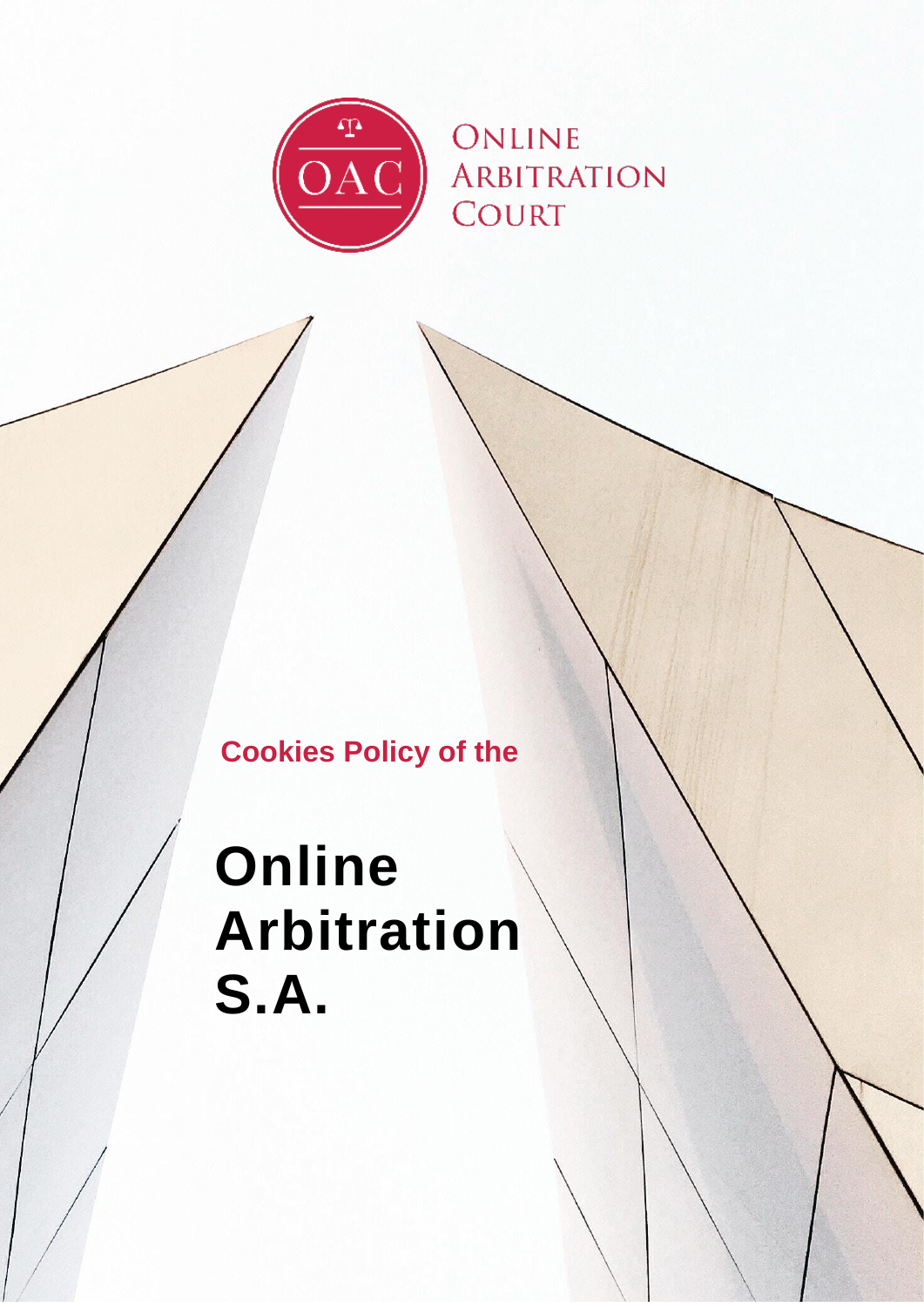### **Online Arbitration S.A. Cookies Policy**

#### **1. General Information**

This document, being Appendix No. 3 to the Terms and Conditions for Provision of Electronic Services by Online Arbitration S.A., as well as Appendix No. 3 to the Terms and Conditions for Arbitrators of the Online Arbitration Court, constitutes the information on the way in which cookies technology is used by the administrator of the websites available within the onlinearbitrationcourt.com, oacourt.com and sadarbitrazowyonline.pl domains, i.e. Online Arbitration S.A. with its registered office in Wrocław, ul. Kazimierza Wielkiego 67 (hereinafter: OAC), registered by the District Court for Wrocław-Fabryczna, VI Commercial Division of the National Court Register at KRS No. 0000540734, NIP No. 8971803496, share capital PLN 250,000 paid-up in full.

The OAC may change this Policy in order to maintain its compliance with the current mandatory provisions of the law or to reflect the method of processing personal data. This version was created on the 1st of May 2018. The latest version of this document is available at onlinearbitrationcourt.com.

In this document, we use the term "Application" in reference to the software used via the Internet at www.oacourt.com used for conducting arbitration proceedings before the Online Arbitration Court with its registered office in Wrocław, operating at the Online Arbitration S.A. company.

#### **2. What are cookies?**

Cookies are small files recorded on your device by the websites that you visit. Cookies contain various types of information which is often necessary for the website to work properly. Cookies are encrypted so that unauthorized persons do not access them. The information collected on the basis of cookies may only be read by the OAC and – for technical reasons – the trusted partners, the technologies of whom we use.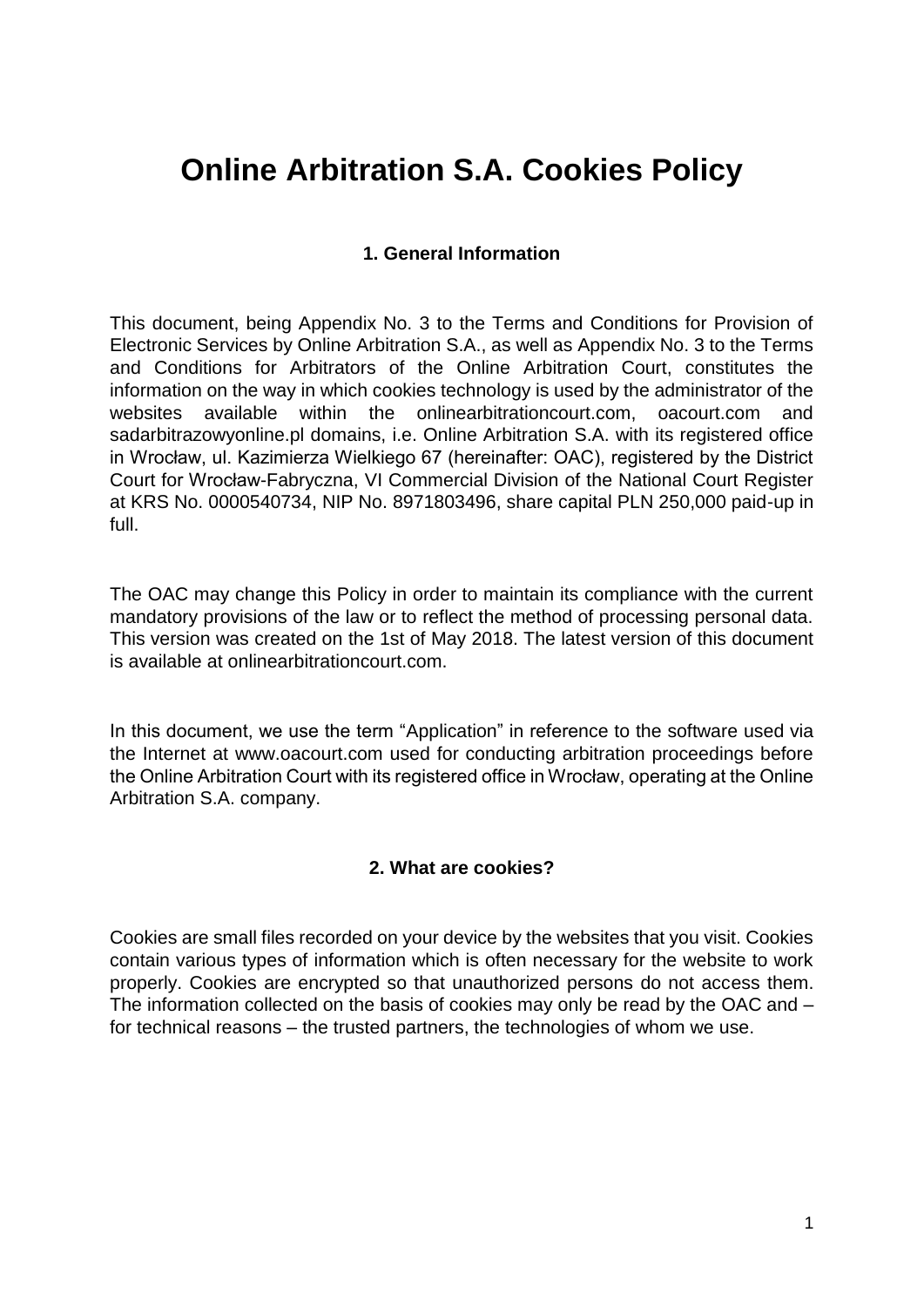#### **3. Why do we use cookies?**

Cookies are classified as technical or analytical – depending on the purpose, for which we collect them.

Technical cookies are necessary for a website to work properly. We use them:

- to ensure security of your activity in the Application,
- to maintain the session when you visit and log on to the Application,
- to ensure the page is displayed properly, depending on what type of device you use,
- to adapt our services to your preferences, which are technically significant for operation of the website, e.g. selected language version.

Analytical cookies are necessary to settle accounts with business partners or to measure the effectiveness of our marketing activities without personal data identification and to improve the functioning of our website. We use them:

- to check the website traffic statistics and to check traffic sources (forwarding directions),
- to detect all types of breaches, e.g. fake online traffic (bots).

#### **4. How long will we use cookies?**

All cookies are also classified in terms of the period of time, for which they are installed in user browsers into:

Session cookies – they stay on user's device until he/she leaves a website or closes the software (browser). These particularly include technical cookies.

Permanent cookies – they stay on user's device for the period specified in the file parameters or until they are manually deleted by the user.

#### **5. May I resign from accepting cookies?**

You may always change the browser settings and reject the requests for installing cookies. Disabling cookies may affect the way in which our sites are displayed in your browser. In some cases, it is possible websites will not be displayed at all.